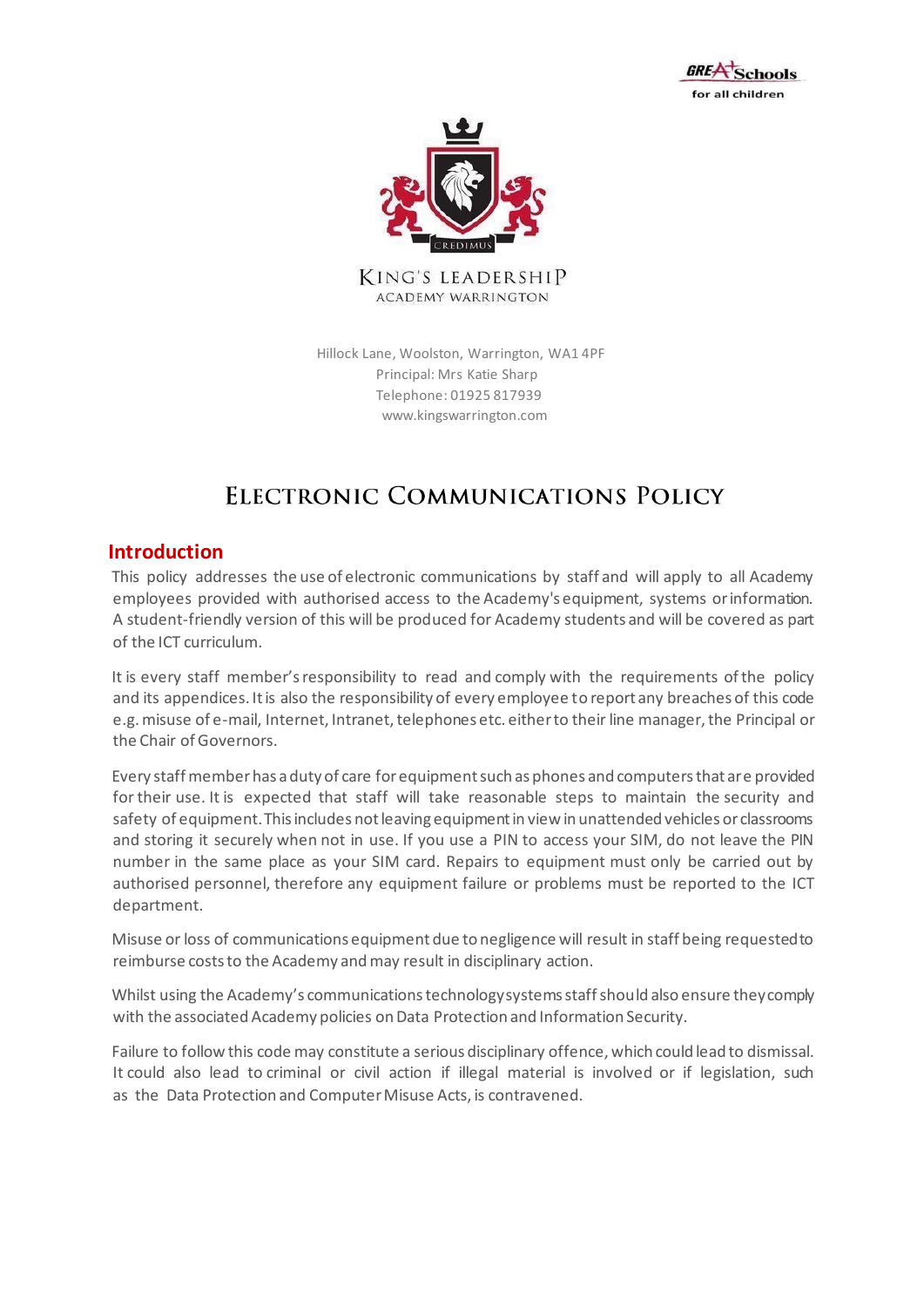



KING'S LEADERSHIP **ACADEMY WARRINGTON** 

#### **Electronic Communications and Law**

The most relevant legislation regulating electronic communications are:

- The Data Protection Act 1998 (Relating to the use of personal information)
- The Computer Misuse Act 1990 (Relating to unauthorised access and creation or distribution of computer viruses)
- The Copyright Designs and Patents Act 1988 (which relates to unauthorised copying often referred to as software piracy)

Breach of any of the above can constitute a criminal offence. Where the Academy believes a criminal offence has taken place, it has a duty to inform the Police. Using the Academy's facilities in any way to break the law will be considered as gross misconduct under the Academy's Disciplinary Procedure.

# **Content and Usage**

Material accessed via the Internet or sent by E-mail is subject to some automatic filtering. The Internet filtering process aims to ensure that the majority of material which is offensive, unsuitable or illegal cannot be accessed.

You should be confident that anything which you access or send meets the following criteria:

- There is a legitimate business need (other than permitted personal use described later)
- That it is within the law and does not breach copyright
- That you have the authority to send the message (i.e. when committing the Academy to a course of action)
- Communications must comply with the Academy's Policy on Bullying and Harassment.

There have been a number of disciplinary cases in other institutions nationally relating to the sending and receiving of unsuitable messages. (See Appendix 1 for the type and content of material considered inappropriate). Be aware that the use of the Academy's facilities for the sending or receiving of such messages is strictly prohibited; if you receive a message that breaches this policy please refer to the guidance in the introduction.

• General advice on e-mail etiquette can be found in Appendix 3.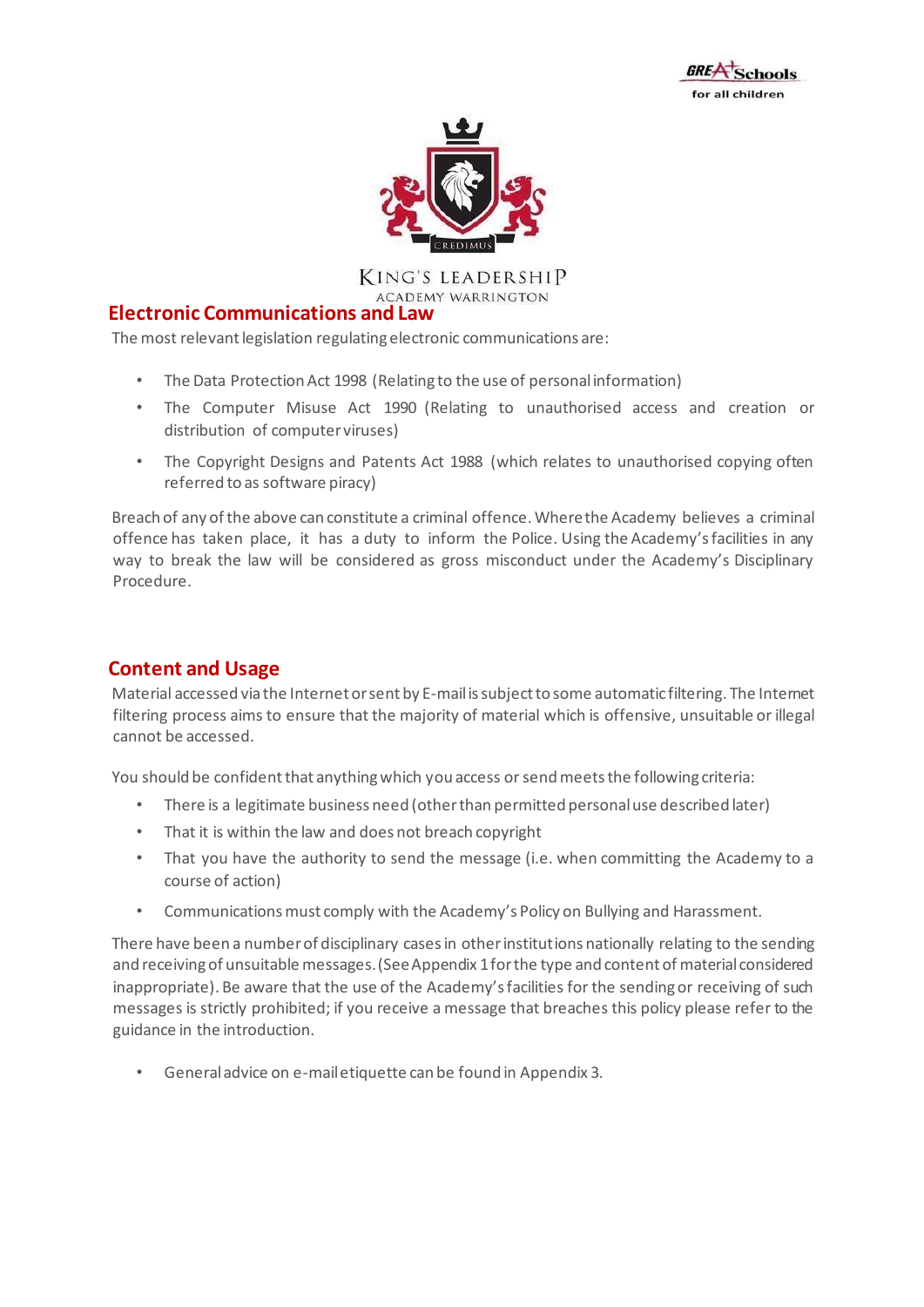



KING'S LEADERSHIP **ACADEMY WARRINGTON** 

# **Issue of Mobile Phones and other handheld technology**

The criteria for the issue of mobile phones and other handheld technology will meet one or more of the following criteria:

- The issue of equipment will significantly reduce risk due to the fact that employees can be reached in the case of emergency.
- A measurable business benefit with regards to cost savings is gained through the issue of mobile phones and/or other devices
- There is a clear benefit resulting in enhanced working through better access.
- Sufficient legitimate out of hours contact is required to maintain cover and/or emergency contact for the service.

# **Personal Use**

Reasonable use of the Academy's Electronic Communications systems is permitted providing that:

- It does not interfere with work performance or divert employees from their duties
- It is not used for furthering outside business interests or for personal monetary gain
- The use of the Internet conforms to all other requirements in this policy
- Usage does not adversely affect the performance of the e-mail system or Academy network.

# **The only personal usage tolerated is in the following areas:**

**Email** 

• A minimal level of mundane personal use is tolerated. This use must be outside your working time. Be aware that emails may be monitored and that personally sensitive information should not be sent. Messages should not contain anything that others may find offensive or distasteful. Examples of material that is not permitted are those with a sexual content, jokes or chain letters, a more comprehensive list is in Appendix 1. Personal encryption of messages is prohibited.

If you receive messages which breach this policy then you should do the following: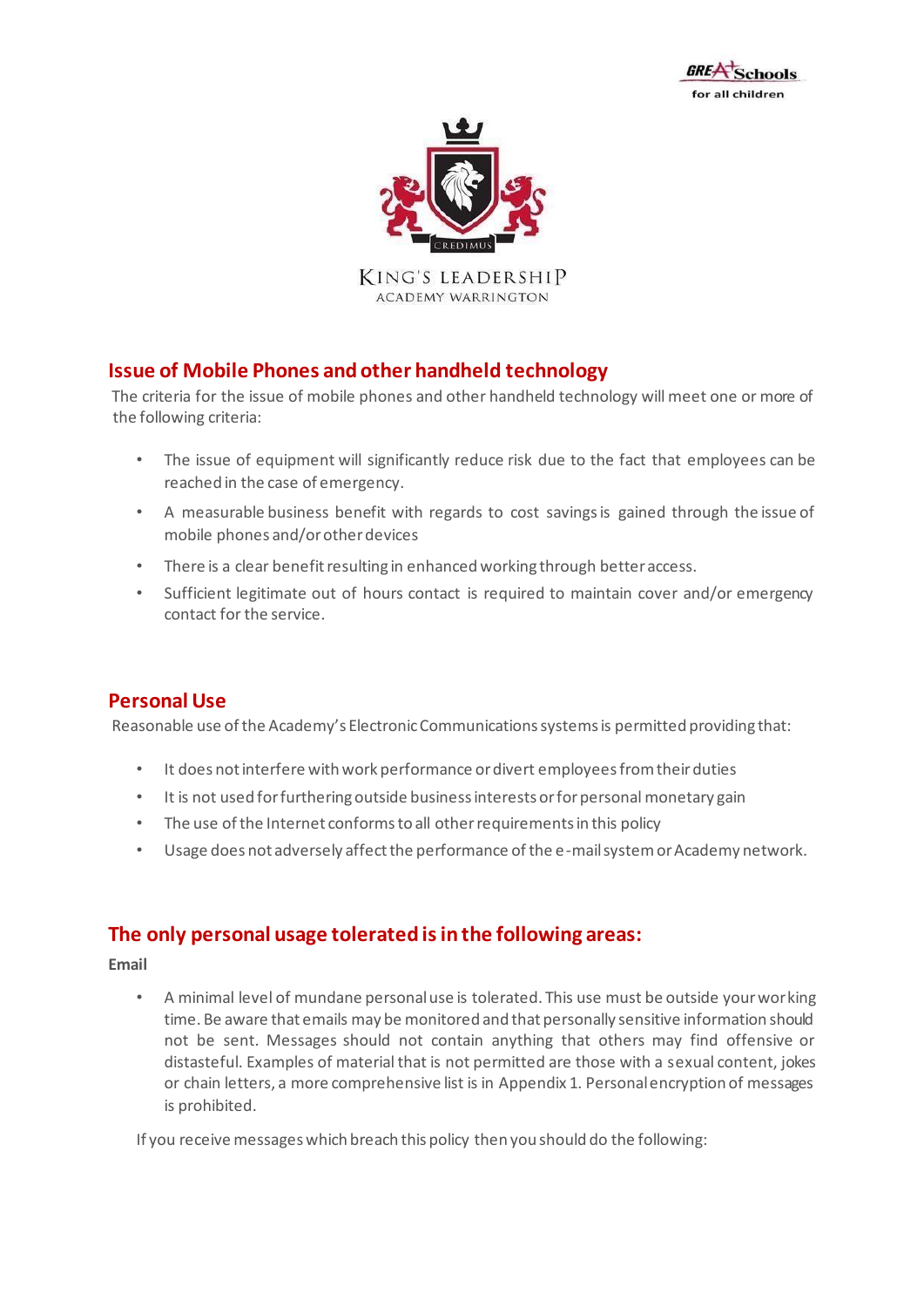



- If you know the sender, reply advising them that Academy Policy prohibits that type of message and ask them not send any more similar messages.
- If the message is from another Academy employee then contact your Line Manager for further advice.
- If you are offended or upset by the message you should refer to the Bullying and Harassment Policy, discuss it with your Line Manager or the Principal or Vice Principal.
- If the message is from outside the Academy and you do not know the sender then advice the ICT staff who can arrange to have messages from specified senders blocked.

Such material may for example not be identifiable until the e-mail is opened and in these cases staff will not be held responsible provided that they report it immediately. These items should never be passed on to other Academy or non-Academy individuals. **Telephones/Faxes** 

• Personal use of landlines should not be excessive and any private calls should be avoided in normal working hours unless deemed 'essential'. You will be expected to reimburse the Academy for the cost of these calls in accordance with the Academy protocol.

#### **Internet Access**

- Limited personal use is tolerated outside of working time. Although every attempt is made to prevent access to unsuitable sites it is your responsibility not to access any sites containing unsuitable material (some examples are listed in Appendix 2). Be aware that all Internet access is routinely monitored and logged and sites containing unsuitable material are prohibited at all times. The downloading of information for personal use is not permitted at any time.
- All Internet connections should be via the King's Leadership Academy system. Under no circumstances should there be a dial-up connection through any other Internet service provider (ISP) such as BT, AOL etc.

# **Unacceptable Use**

• The accessing or distribution of offensive, illegal or unsuitable material is unacceptable and subject to disciplinary action and/or prosecution.

Offensive material is anything which is abusive, intimidating, malicious or insulting. The persistent abuse of power, or the belittling of someone, either in public or private, which makes them feel upset, threatened, humiliated, vulnerable or undermines their self-confidence, through the use of Information Technology is unacceptable and will be deemed to be bullying or harassment. The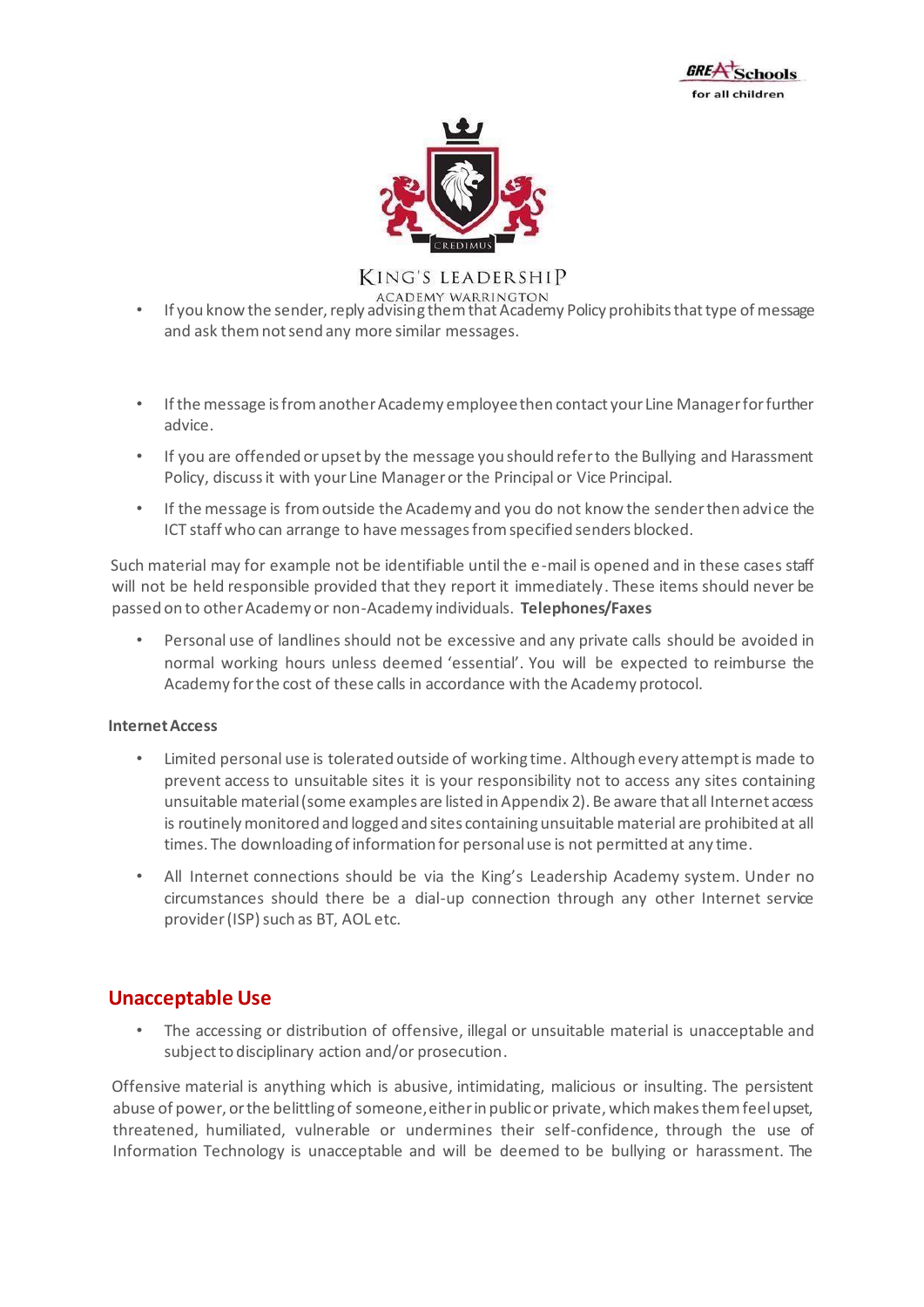



ACADEMY WARRINGTON<br>Academy's staff policies will give a list of examples of what constitutes bullying and harassment. In the specific context of electronic communications please see Appendix 1 for examples.

# **Employees must not engage in:**

- Posting information that may tend to disparage, threaten, or harass others on the basis of gender, race, age, disability, religion or belief, sexual orientation or national origin.
- Posting statements that are defamatory or information that is false or misleading concerning the Academy or other organisations and their services/products.
- Distributing confidential or sensitive information about the Academy or its partner organisations that might compromise its confidentiality.
- Deliberately using email in such a way that it constitutes bullying or harassment.
- Originating or participating in email chain letters.
- Substantial personal use of email, including the transmission of large documents or programs which will add an unnecessary burden to the network.
- Sending jokes, games and other non-work related emails, in a "chatty" and informal style could lead to problems for both the Academy and its staff – do not assume others share your sense of humour.
- The email system must not be used to send or receive inappropriate material (either within an e-mail or as an attachment) such as adult material (pornography), racism / hate, drugs, terrorist and violence, gambling, share dealing, paedophilia etc.
- Sexually explicit material or materials of a disturbing nature must not be received, archived, stored, distributed, edited or recorded using the Academy's network or computing resources (Appendix 1 provides examples of what would be considered inappropriate materials)
- Use of Internet based email accounts i.e. Hotmail is prohibited other than school assigned email addresses (which use Gmail)

The list above gives examples of the types of behaviour which constitute violation of the policy. This is not an exhaustive list and there may be other violations which are not listed here.

#### **Misuse**

Where misuse has been identified, members of staff need to be aware that disciplinary action will be taken. The following, although not an exhaustive listing, is an example of actions, which would warrant serious disciplinary action with possible suspension/dismissal and in certain cases potentially criminal prosecution: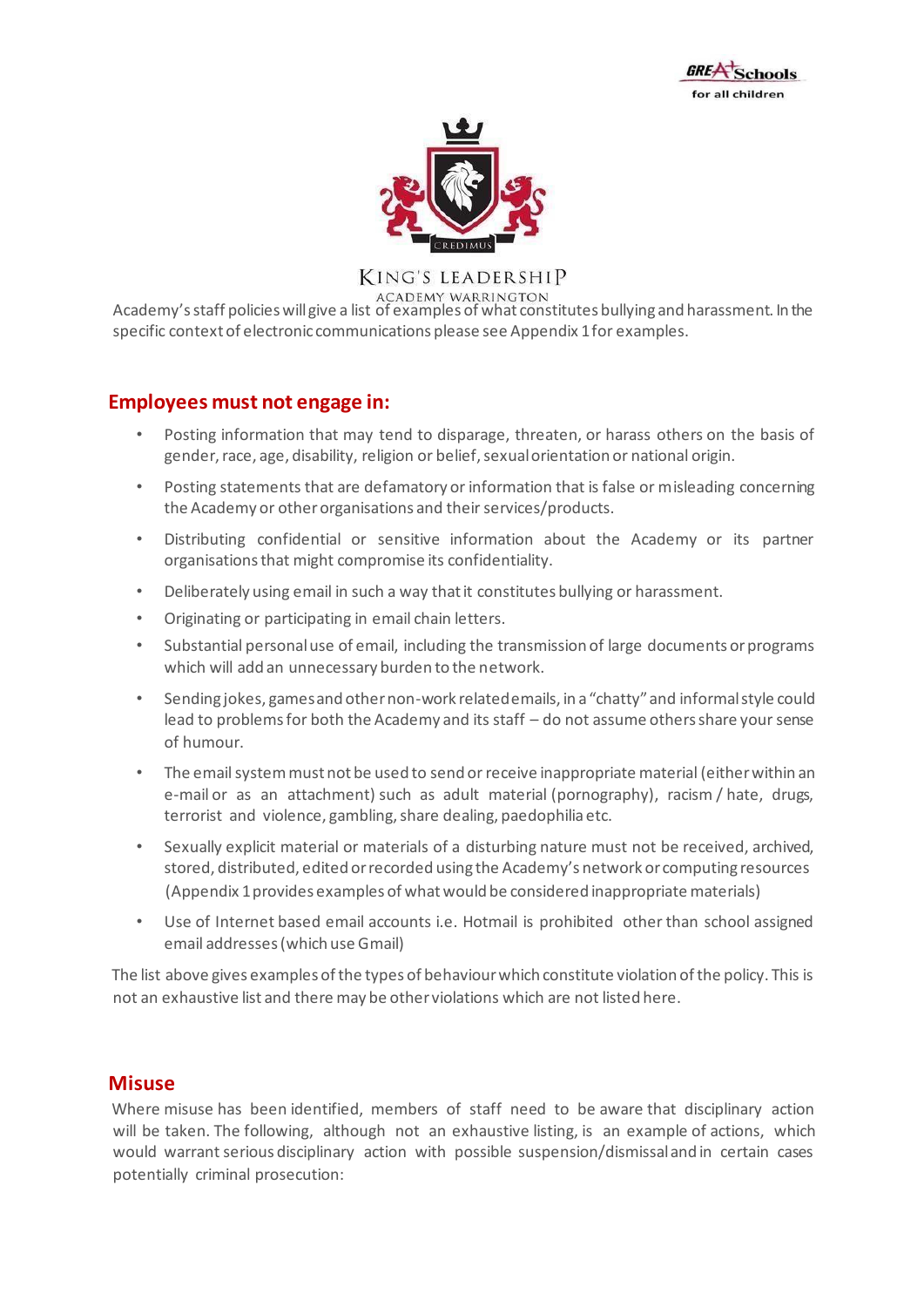



- Staff accessing some websites e.g. child pornography and terrorist sites.
- Staff accessing, distributing materials of an unsuitable nature (please refer to Appendix 1 & 2) via e- mail or within an e-mail attachment.
- Defacement of the Academy website and Intranet.
- Any involvement in 'hacking', virus propagation and 'mail bombing' of the Academy or any website or Contravention of the Computer Misuse Act.

### **Security Arrangements and Controls**

Security incidents including the following examples, must be reported to the Academy's ICT Service Desk immediately:

- Where it is believed another person is using an employee's ID/ password. Attempts to log on as another user will result in cancellation of e-mail and Internet access and may result in disciplinary proceedings. Internet passwords should not be disclosed to anyone else. Each Internet user is totally accountable and responsible for usage on his / her account this also is applicable where users have one "log on" password that gives access to both Internet and e mail.
- If a staff member believes another user is accessing prohibited material.
- Construction of personal / business [non- Academy] websites.
- The settings of the PC anti-virus software being amended or dis-enabled.
- Employees engaging in 'hacking' activities into non- Academy web-sites (serious disciplinary action may result).
- If an employee accidentally accesses a prohibited site  $-$  this should be reported to the Line Manager/ICT staff as soon as possible after the incident and details of the incident should be logged.
- Unauthorised devices e.g. IPods, Cameras, Non-Academy Memory Sticks, external hard drives should be checked by ICT staff before being connected to Academy computers as this could pose a risk to the security of the Academy's network.
- Any suspicious e-mails or attachments should not be opened or forwarded to others as they may contain a virus.
- When using telephones, either landlines or mobile handsets and whether for personal calls or in the course of your duties, you should take into consideration the location where you are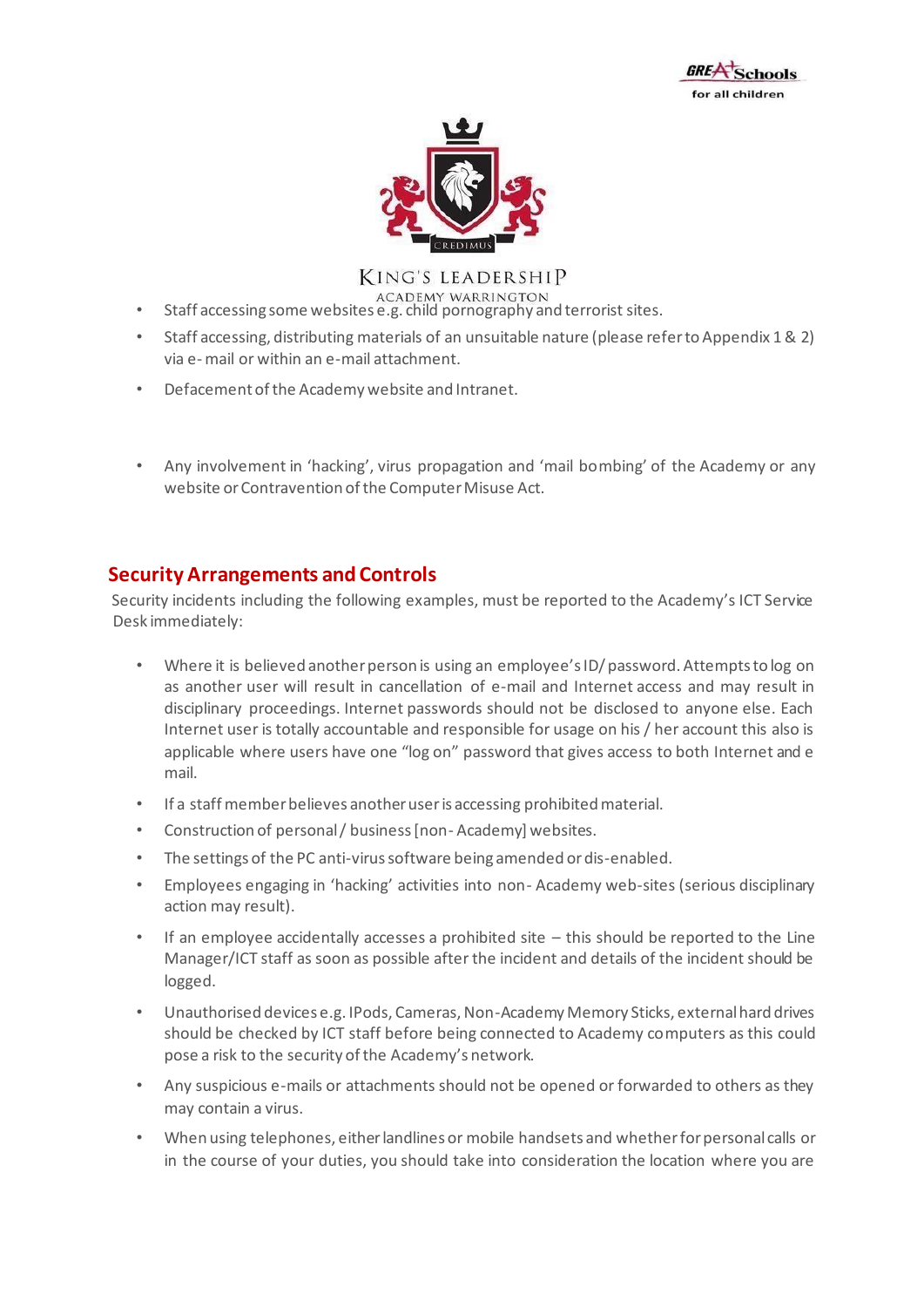



ACADEMY WARRINGTON<br>making the call, whether or not it will distract colleagues and whether or not the nature of the telephone conversation is appropriate in front of colleagues, students and/or visitors to the Academy. It is also important to be courteous and take into consideration that colleagues may not want to be interrupted by your telephone conversations.

• Personal mobile phones should not be used during working hours unless necessary and should be kept on silent/vibrate when in the classroom.

# **Monitoring**

The Academy has developed a range of measures for the use of this technology in order to protect the Academy and its staff from potential litigation or complaint about inappropriate access and use of communications. Such measures already in place include:

- A filtering system which filters e-mails and images/attachments contained within e-mails of an unsuitable, offensive or illegal nature.
- A security system of filtering inappropriate Internet sites to prevent access and record attempts to access prohibited sites which are offensive and illegal.
- General monitoring of the extent of usage of all forms of communications, such as e -mail, internet, telephone and fax usage which is reported to Line Managers/Principal on a regular basis.
- An e-mail disclaimer is automatically included in outgoing e-mails.

# **Monitoring is undertaken to:**

- Provide evidence of Academy transactions
- Inform for training purposes and standards of service
- Access Academy communications e.g. to check e-mail etc. when employees are on holiday or sick
- Prevent or detect unauthorised use of the Academy's communication systems or criminal activities
- Maintain the effective operation of the Academy's communication system including protection against viruses
- Ensure the Academy's policies and procedures are followed.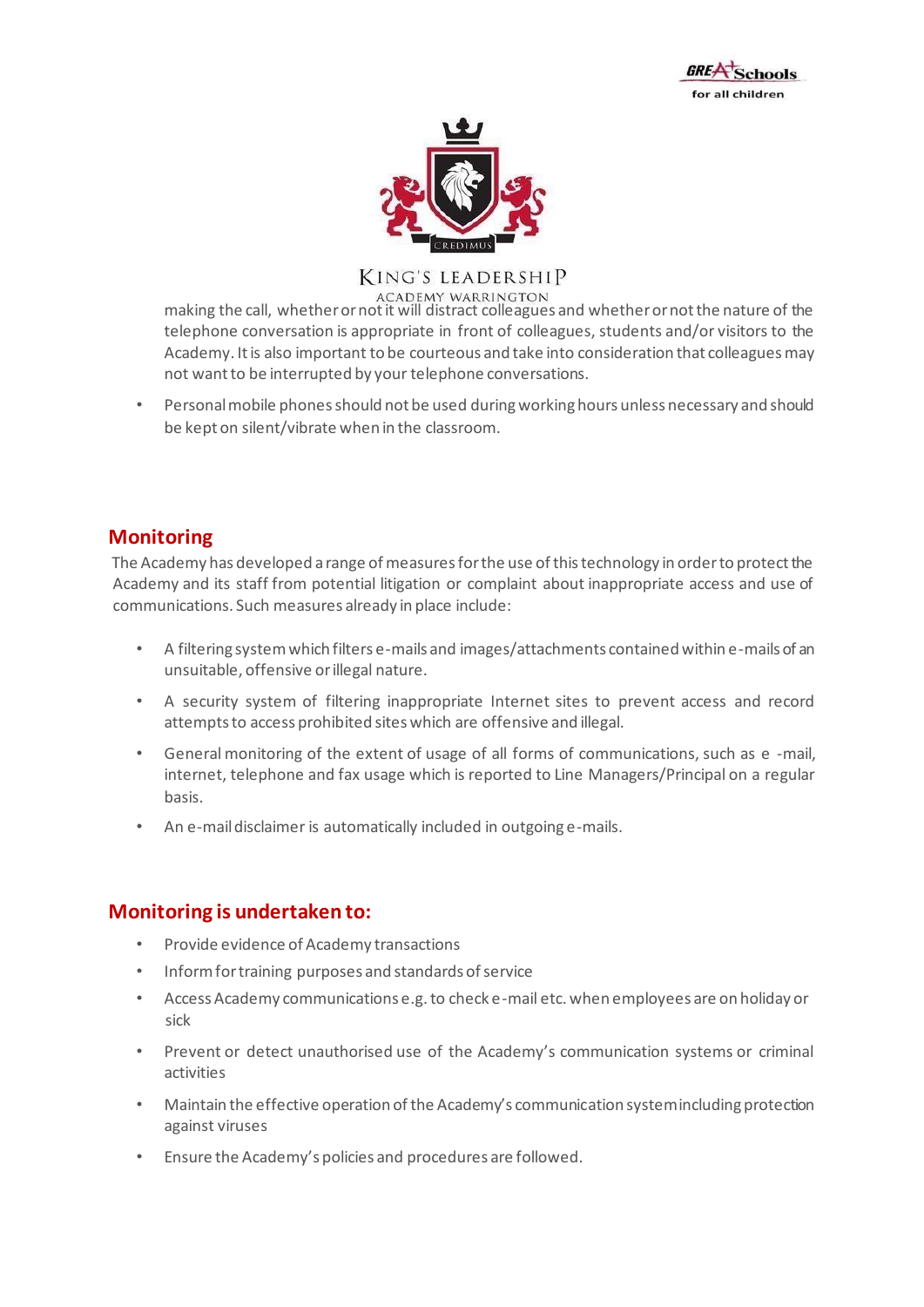



ACADEMY WARRINGTON<br>Routine monitoring of the Academy's communication can and does take place. Do not assume that there will be any degree of privacy for personal messages. Members of staff need to be aware that consent to such monitoring is a pre-requisite of using the Academy's communications technology.

# **Leaving the Academy**

On leaving the Academy you must return all equipment in the same condition it was received with allowances for general wear and tear.

# **Equal Opportunities**

In implementing this policy all members of staff must take into account the School's Equal Opportunities policy. Staff must ensure that no person is disadvantaged on the grounds of gender, race, disability, sexual orientation, age, religion or belief.

# **Monitoring, Evaluation and Review**

Great Schools for All Children will review this policy at least every two years and assess its implementation and effectiveness.

> Principal – Mr S. Ierston KING'S LEADERSHIP ACADEMY

Hillock Lane, Woolston, Warrington, WA1 4PF

[www.kingswarrington.comi](http://www.kingswarrington.com/)nfo@kingswarrington.com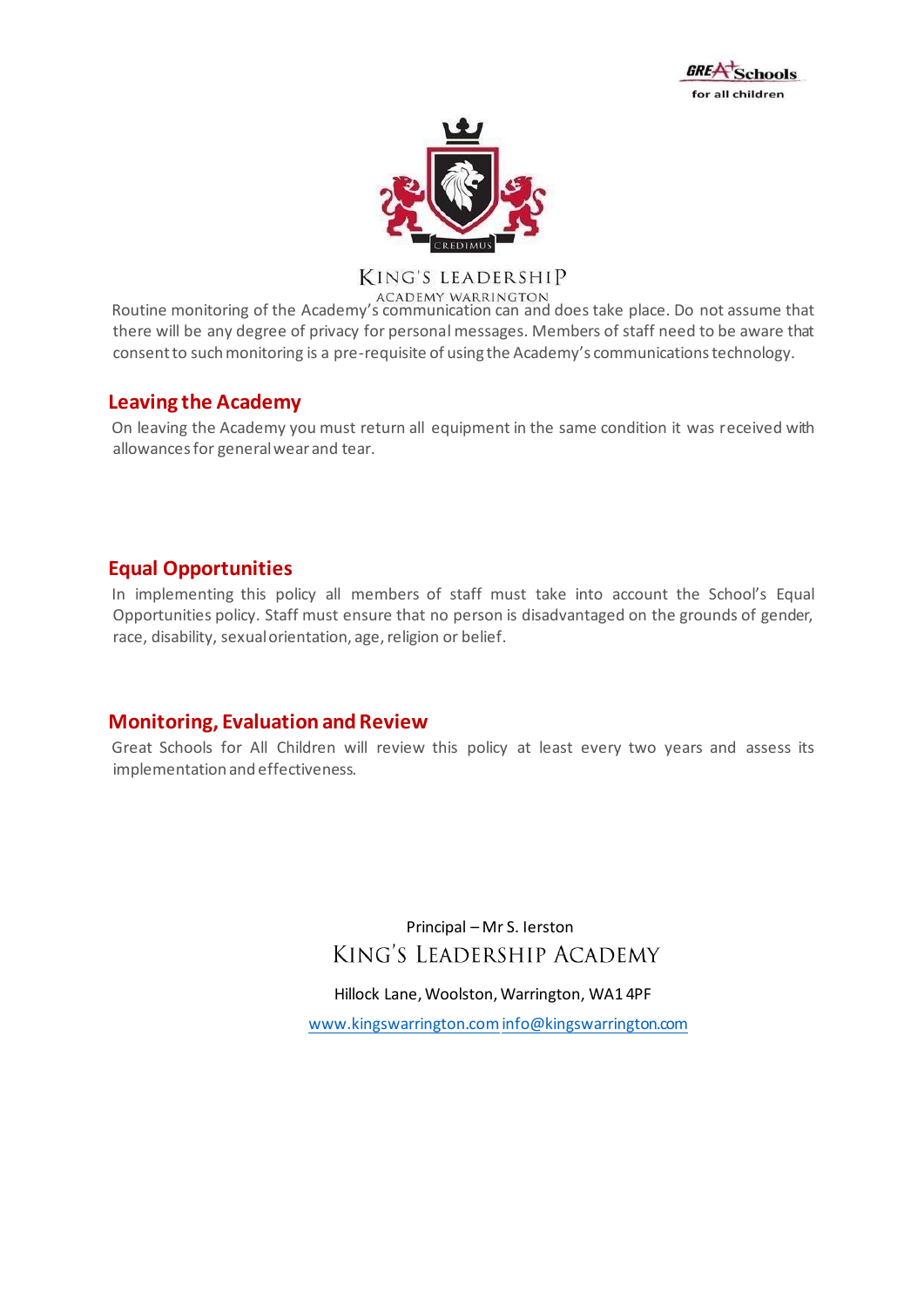



**KING'S LEADERSHIP ACADEMY WARRINGTON** 

# **Appendix 1 – Offensive and Unsuitable Material**

The following identifies the type of content considered inappropriate:

- Aggression including threats or violence, abuse or obscenities
- Material which promotes illegal acts
- Sexual advances, propositions, suggestive remarks
- Sexually explicit or pornographic material
- Discrimination of any kind including insults or "jokes" which are related to a person's sex, sexuality, religion or belief
- Racist abuse including "jokes", insults or taunts
- Offensive abuse, ridicule, "jokes" or name calling relating to a person's disability
- Material which the person knows, or ought to have known, would offend a colleague with particular sensitivities, even if it is not explicitly offensive, e.g. religious views or beliefs, gender identity, sexual orientation etc.
- Care needs to be exercised in the tone, language and content of any messages sent by or to other Academy or external equipment i.e. text messaging

This is not an exhaustive list. There may be other material which is not listed here which is offensive or illegal. In general terms messages should not be sent that are likely to cause offence to other employees or bring the reputation of the Academy into disrepute.

# **Appendix 2 - Unsuitable Web-Sites**

Certain websites cannot be accessed as a filter controls the access to the majority of unsuitable websites; examples of such sites are detailed below along with other examples of unacceptable use:

- Accessing, displaying, downloading or disseminating threatening, obscene or pornographic material including sites that display full or partial nudity in a sexual context or sites that depict or graphically describe sexual acts or activity etc.
- Racism / Hate.
- Militancy & Extremist.
- Drugs sites that promote or provide information about the use of prohibited drugs (unless for work related purposes). • Terrorist/violence/weapons
- Gambling
- Internet auctions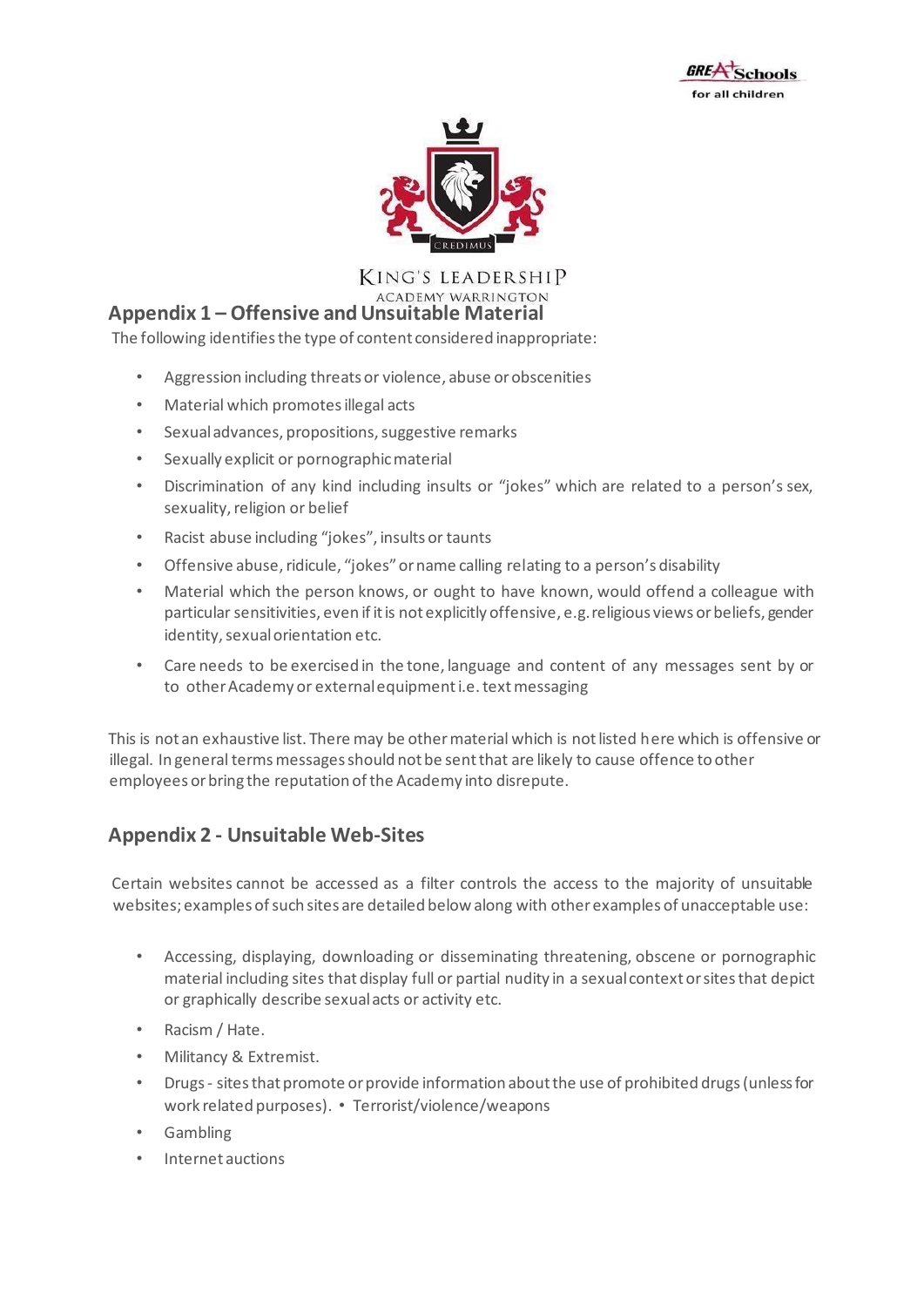



- Games downloadable entertainment or games, or playing games over the Internet
- Hacking sites that provide information about or promote illegal or questionable access to or use of computer or communication equipment, software, or databases
- Share dealing
- Paedophilia
- Downloading files, software or videos from the Internet or e-mail system unless there is a business related use for the material i.e. software that may enable a Web page to be viewed correctly
- Downloading, using or distributing copyrighted material without proper authorisation
- Construction of personal / business [non- Academy] websites
- Sending and requesting 'junk mail', fund raising requests or chain letters are banned.
- Saving data to Internet files [known as 'X' files] is not allowed.

# **Appendix 3 - Policy on the Use of Electronic Communications**

#### **Checklist of Do's and Don'ts**

Electronic communications have transformed the way we work. They improve efficiency, productivity, and information sharing and customer service. But technology is moving at an increasingly fast pace and revised advice and guidance on the use of electronic communications is necessary.

A detailed document (Electronic Communications Policy) has been produced which brings together all the current advice and guidance under one policy.

This is a checklist of what to do and not to do which should be read in conjunction with the full policy. Usage of electronic communications is monitored and filtered to make sure that the facilities are not misused. Limited personal Internet use is allowed outside normal working hours.

All e-mail messages are recorded and management may, under certain circumstances, monitor specific usage and have access to mailboxes.

Access to web-site material containing adult material, racism / hate, drugs, gambling, terrorist activities, share dealing or paedophilia is banned at all times. Non-business sites such as entertainment, sport and travel should be limited to reasonable access during non-working hours i.e. lunch-time.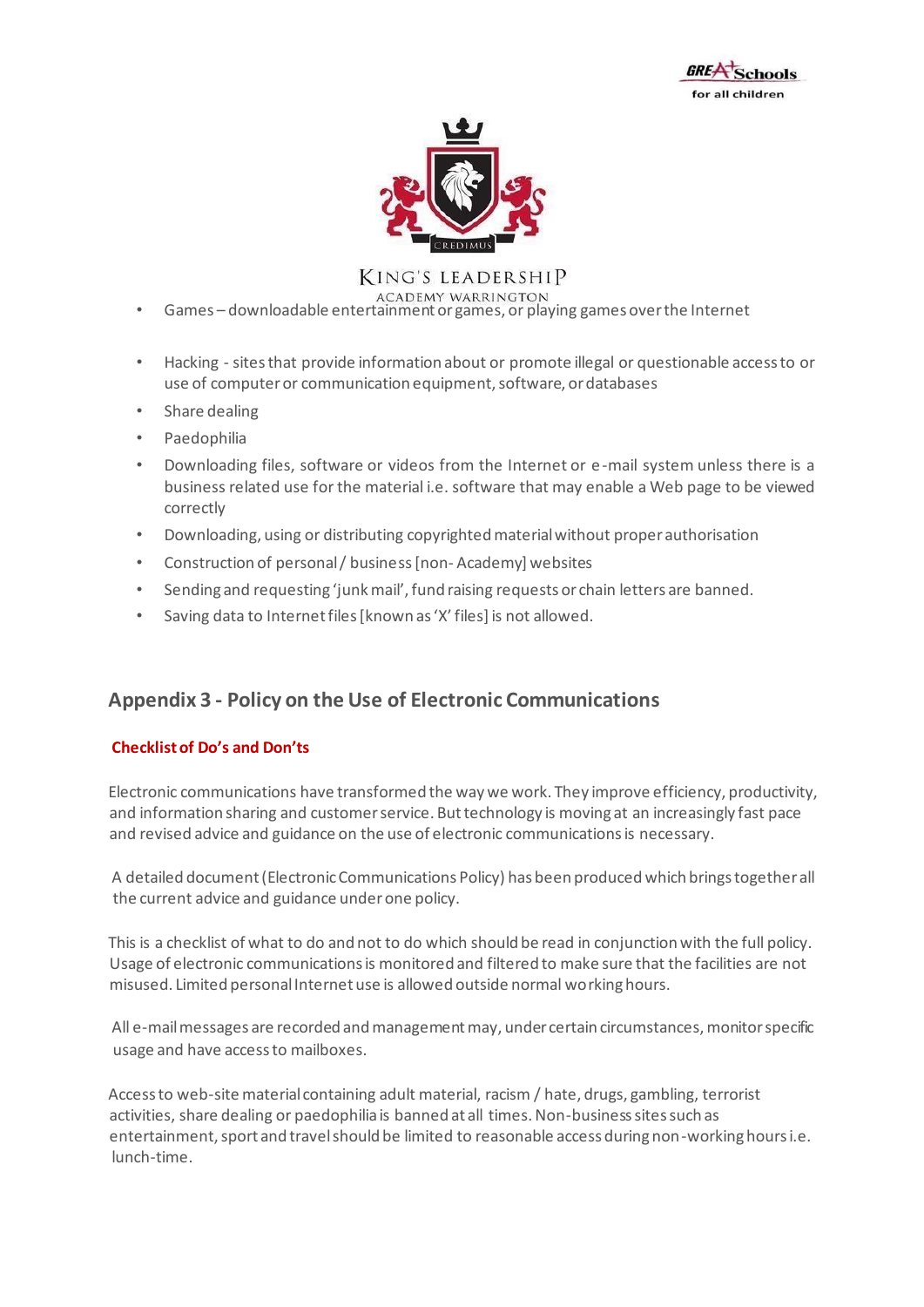



Where the Academy believes a criminal offence has taken place, it has a duty to inform the Police. Using the Academy's facilities in any way to break the law will be considered as gross misconduct under the Academy's Disciplinary Procedure.

# **Fax and Telephone (Landlines & Mobiles)**

**DO** 

- Answer telephones promptly and politely (internal & external)
- Take messages accurately
- Limit personal calls for emergencies only (landline)
- Reimburse the Academy for any personal calls made
- Take care when disclosing sensitive or confidential information by telephone
- Switch off mobile phones during lessons, meetings, presentations & when driving
- Restrict the faxing of lengthy documents wherever possible
- Take care over the content, style and tone of faxes
- Include a confidentiality statement on the cover sheet for confidential information to be sent

#### **DON'T**

- Make international and premium rate calls unless authorised
- Make excessive private calls during work hours
- Disclose sensitive, confidential information on a fax or over the telephone

# **Electronic Mail (E-mail)**

#### **DO**

- Keep messages short, clear and to the point
- Ensure comments are accurate, justified and suitably worded
- Use file compression software for large attachments and ensure the recipient has the facility to open them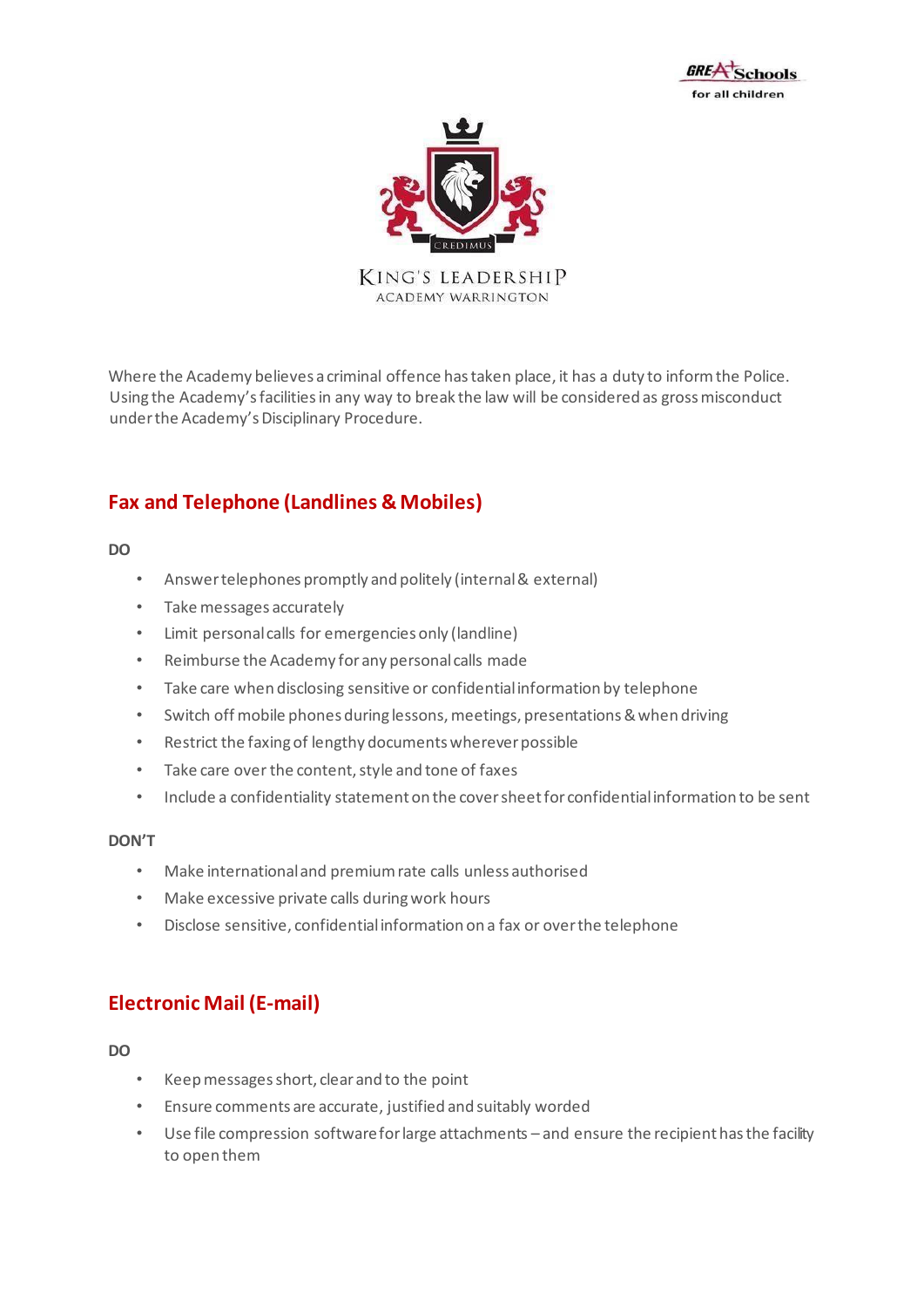



- ACADEMY WARRINGTON<br>Arrange for large attachments or graphics to be sent by other means i.e. internal mail
- Check your mail box regularly and clear unwanted e-mails
- Use folders to store items for efficient retrieval
- Do not store messages unnecessarily either in Outlook folders or in personal folders –delete messages 'past their sell by date' regularly
- Be aware that all emails can be monitored
- Ensure the "out of office" facility is enabled for planned absence
- Use the Academy's recognised email signature format
- Avoid taking paper copies of emails unless for correspondence files or meetings
- Avoid "mail storms" long discussions sent to a wide distributions list
- Target your message use distribution lists to send "all staff" emails rather than highlighting individual names
- Beware of viruses
- Remember emails have the same legal status as paper mail

#### **DON'T**

- Use all capitals or use gimmicks such as smiley faces or fancy fonts this is very informal
- Open any suspicious emails or attachments
- Reveal your password to anyone else
- Attempt to log on as another user
- Read or send personal emails in normal working hours
- Make excessive personal use of emails
- Send sensitive or emotional messages
- Send an email if it could embarrass the receiver or the Academy
- Send or request 'junk mail', fund raising requests or chain letters
- Reply to SPAM (Slang term for unsolicited mail)
- Send or import software programs by email or any other means unless there is a recognised business need
- Use the urgent flag read receipt too often
- Use inappropriate language or include abusive comments that can be interpreted as threatening harassing or insulting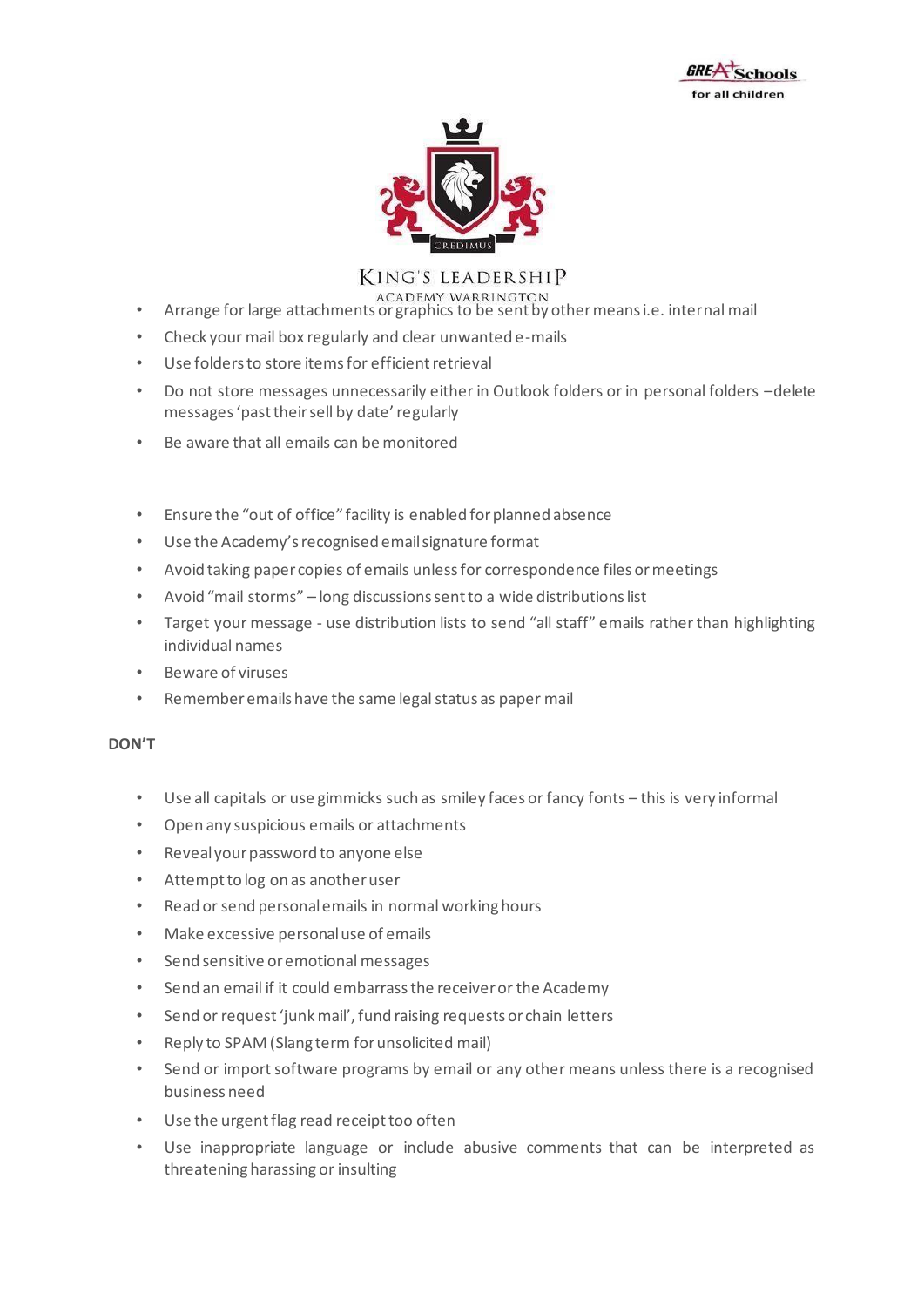



- Express personal views which may be misinterpreted as those of the Academy
- Distribute or store any material of a sexually explicit image or material of a disturbing nature via email or attached to an email

# **Internet and Intranet**

**DO** 

- Beware of viruses and follow security instruction and anti-virus procedures
- Recognise all internet access can be monitored
- Keep personal use to a reasonable level of access outside normal working hours, over lunch or after work
- Use Academy equipment for researching work projects and keeping up to date on developments
- Talk to your line manager if you are unsure about any issues regarding access
- Use the intranet to access Academy policies and procedures

#### **DON'T**

- Access unauthorised web-sites / material
- Use internet based email services e.g. 'Hotmail'
- Download software onto your computer without authorisation
- Disclose your password to anyone else
- Disable or amend the settings of your anti-virus software
- Attempt to 'hack' into any web-sites or computer systems
- Construct non Academy web-sites
- Participate in non-professional chat services
- Attempt to connect to the internet through any non-Academy dial-up connection i.e. BT / AOL
- Place documents on the intranet without prior authorisation
- Illegally copy any computer software
- Play games on the Internet
- Introduce knowingly viruses to the Academy network